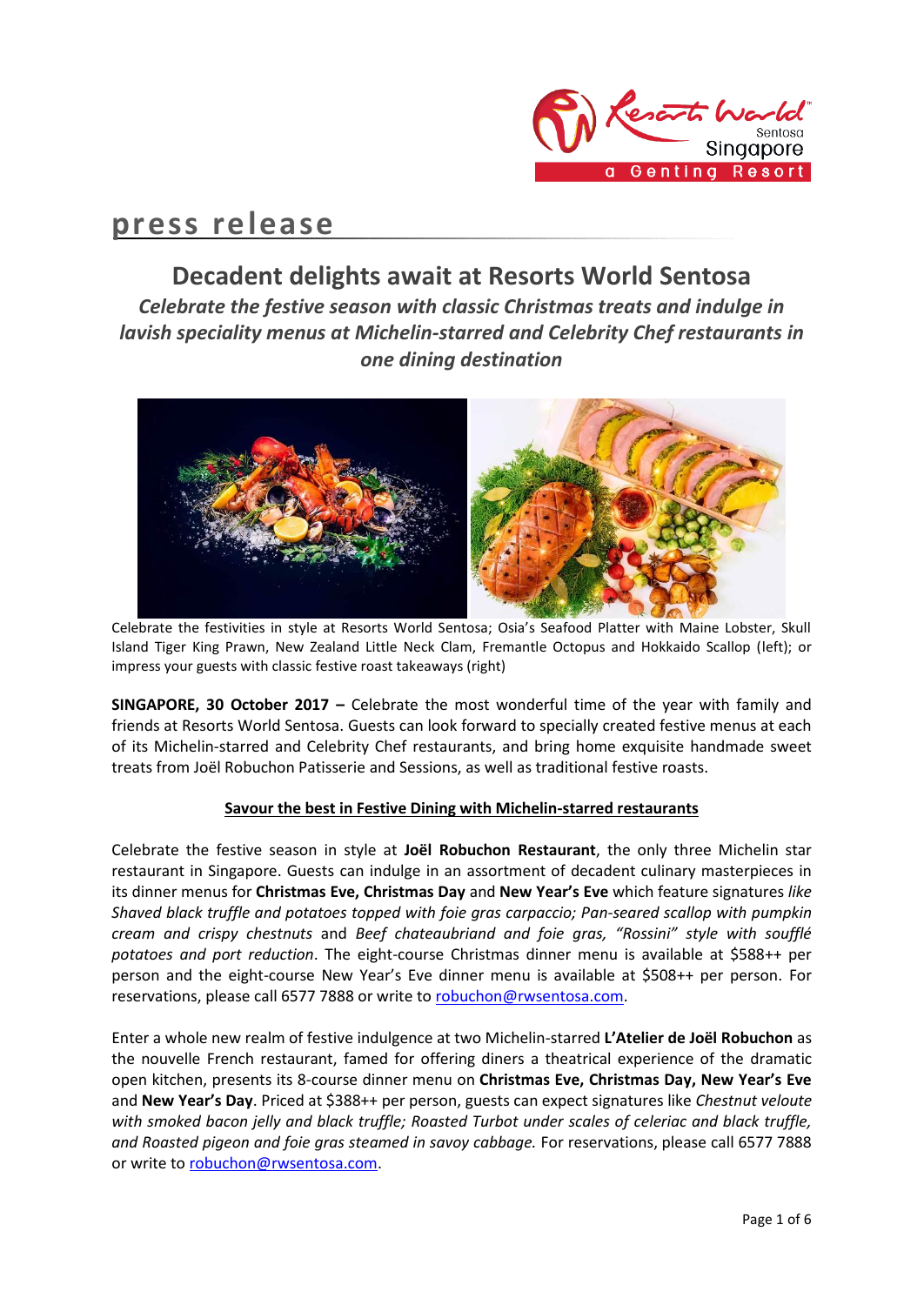One Michelin-starred **Osia Steak and Seafood Grill** is bringing family and friends together this festive season with hearty meals created by celebrity chef Scott Webster and Chef de Cuisine Douglas Tay. All about sharing hearty meals, guests can expect the freshest seafood in the *Seafood Platter* which includes Maine lobster, Fremantle Octopus, Hokkaido scallops, Skull Island Tiger King prawn, and New Zealand little neck clams; and the most premium cuts of meat like Tajima Wagyu beef tenderloin MS 6 and Murray Bridge pasture fed lamb saddle in the *Grill Platter.* The sharing set menu is available on **Christmas Eve, Christmas Day, New Year's Eve** and **New Year's Day** for dinner at \$148++ per person. Call 6577 6560 or 6577 6688 for reservations or email [osia@rwsentosa.com.](mailto:osia@rwsentosa.com)



## **Indulge in classic and contemporary flavours at Celebrity Chef restaurants**

Inspired by his home country, Chef de Cuisine Benjamin Halat presents his interpretation of German classics at CURATE (left); Feast on innovative farm-to-table creations like *Wagyu beef striploin with truffle Aioli, fried sunchoke, Brussel sprouts and mustard seed* at Tangerine (right)

**CURATE** is bringing the Alps to the city with its customisable dinner menus inspired by the luxurious and pristine alpine landscape of St. Moritz. Chef de Cuisine Benjamin Halat is set to excite taste buds once again with his innovative take on classics like *Pig's Trotter with braised cabbage and beer glace; Vacherin Mont d'Or with Bratkartoffein and Mâche salad;* and the quintessential Christmas sweet, *Kaiserschmarn with rumtopf*. A seven-course dinner menu is available on **Christmas Eve** and **Christmas Day** at \$188++ per person. For **New Year's Eve** and **New Year's Day**, a seven-course dinner menu that includes *"Simmentaler" Beef Tenderloin served with potato roesti and bean cassoulet; Swiss Cheese Fondue*; and *Engadine Nut Cake with walnut and dulcey* is available at \$198++ per person. Reservations can be made by calling 6577 7288 or 6577 6688, or email [curate@rwsentosa.com.](mailto:curate@rwsentosa.com)

**Fratelli** is bringing a taste of three Michelin-starred Da Vittorio to Singapore this festive season. Helmed by celebrity chefs Enrico and Roberto Cerea, Fratelli will present Da Vittorio's Christmas menu, recreating its signature elegant style and authentic Italian flavours. The five-course Christmas menu "*Bianco Natale"* features *Foie gras "Tartufino" and raspberry liquid core; homemade Linguini pasta, with Piedmont traditional bagna cauda sauce, truffle and hazelnut crumble*; *chestnut stuffed turkey and glazed onion pearls*; and Da Vittorio's traditional panettone cake and homemade nougat "torrone". Guests can ring in the New Year at Fratelli with *"Benventuo 2018",* a five-course dinner menu featuring *grilled langoustine, red radish espuma and green vegetables; wild caught Sea bass, potatoes and caviar gratin and lime sauce*; *classic pork "Contechino" with braised "castelluccio" lenticchie*. The *"Bianco Natale"* (means White Christmas) menu is available for dinner on **Christmas Eve** and **Christmas Day**, and priced at \$128++ per person. *"Benventuo 2018"* (means Welcome 2018) is available for dinner on **New Year's Eve** and **New Year's Day** and is priced at \$138++ per person. Reservations can be made by calling 6577 6555 or 6577 668, or emai[l fratelli@rwsentosa.com.](mailto:fratelli@rwsentosa.com)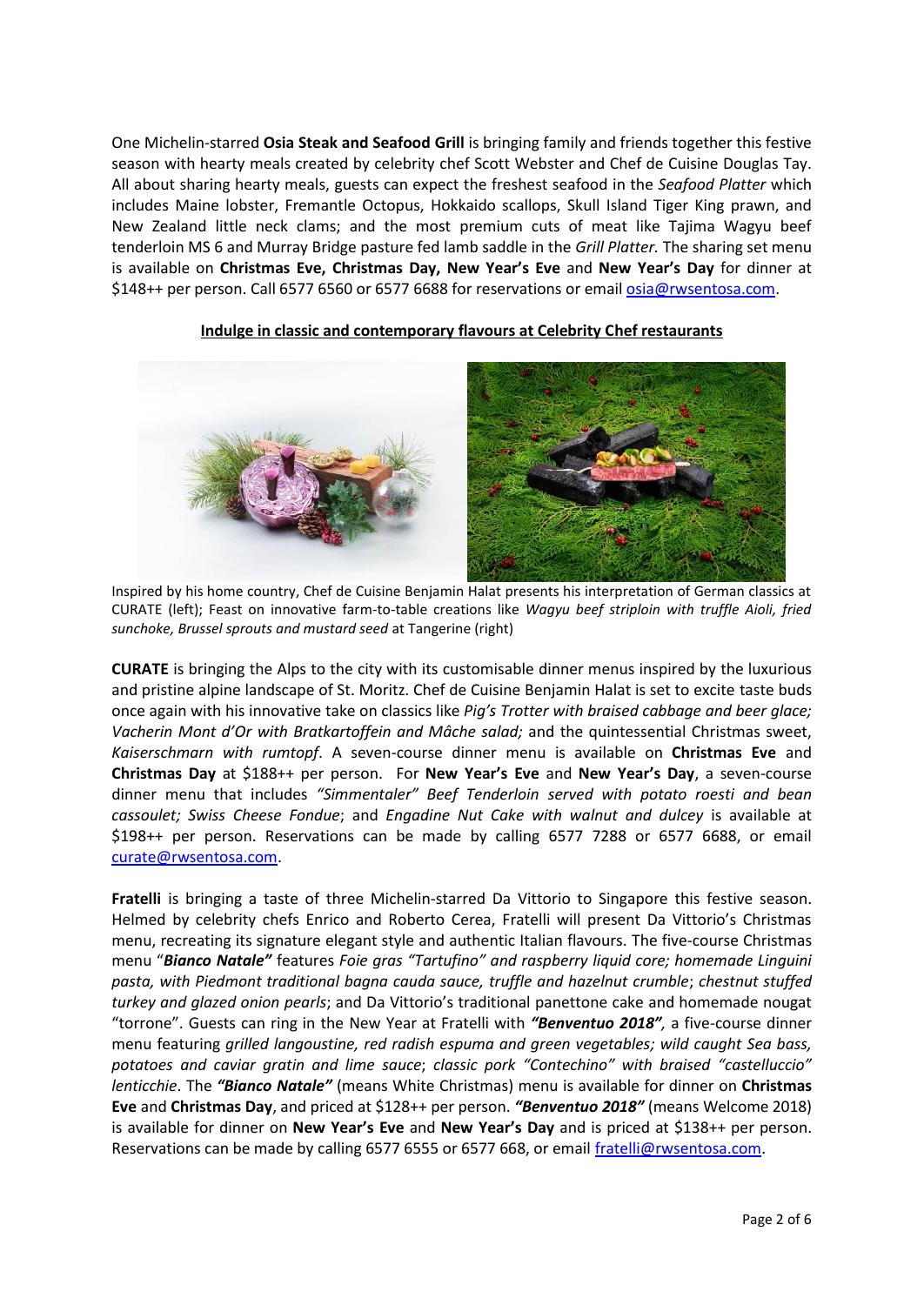Celebrate the festivities with Asian inspired seafood at **Ocean Restaurant by Cat Cora** and be mesmerised by unforgettable underwater vistas of the S.E.A. Aquarium's Open Ocean Habitat. Created by celebrity chef Cat Cora and Chef de Cuisine Minwoo Yun, the festive menu features *Kaiso mix, Hamachi and Ikura served in Katsuo yuzu ponzu*; *glazed chestnut in Glace de Viande, served with yabbies, crème fraiche and hoisin sauce*; and *Atlantic black cod served with pearl miso barley and seasonal vegetables*. Available for lunch and dinner on **Christmas Eve, Christmas Day**, **New Year's Eve** and **New Year's Day**, prices start at \$60++ per person for three-course lunch, and \$138++ per person for four-course dinner. Guests may call 6577 6688 or email [dining@rwsentosa.com](mailto:dining@rwsentosa.com) to make reservations.

Embark on a gastronomic journey this festive season at **Tangerine**. Together with our new Resident Chef de Cuisine Aisha Ibrahim, celebrity chef Ian Kittichai presents an innovative farm-to-table festive menu that is light, healthy and nutritious. Available for dinner on **Christmas Eve** and both lunch and dinner on **Christmas Day**, Tangerine's refreshing six-course Christmas menu includes two delicious main courses of *Atlantic cod served with carrot puree and cream, Kaffir lime and cumin;*  and *Wagyu beef striploin with truffle Aioli, fried sunchoke, Brussel sprouts and mustard seed*. The **New Year's** menu presents wholesome flavors like *Roasted Beet served with smoked eel, goat cheese mousse and puffed Quinoa; Slow cooked salmon with cauliflower couscous and hazelnut;* and *Wagyu beef striploin with celeriac truffle risotto and pickled mushrooms.* Both Christmas and New Year's menu is priced at \$138++ per person and reservations can be made by calling 6577 6688 or email [dining@rwsentosa.com.](mailto:dining@rwsentosa.com)

Helmed by local celebrity chef Sam Leong, **Forest** 森 presents a contemporary menu of familiar Chinese favourites this festive season. The five-course set dinner is available on **Christmas Eve**, **Christmas Day**, **New Year's Eve** and **New Year's Day** and is priced at \$148++ per person. Guests can look forward to delectable dishes like *King Prawn baked in Marmite sauce, pan seared Australian Lamb chop marinated with Lemongrass and served with Port wine sauce, and Abalone Crab meat rice vermicelli soup*. Reservations can be made by calling 6577 6688 or 6577 7788, or email [forest@rwsentosa.com.](mailto:forest@rwsentosa.com)

Presenting his own "Nouvelle Japanese" style, Hal Yamashita presents a menu focused on quality produce and fresh flavours at **Syun** this festive season. The four-course Christmas dinner menu includes *Sea Urchin rolled by Wagyu Beef* and *Aigamo Sukiyaki*, a goose breast sukiyaki with poached egg sauce. Priced at \$138++ per person, this is only available on **Christmas Eve** and **Christmas Day**. With a name that signifies new beginnings, Syun's New Year's dinner menu is perfect to start the year with together with family and friends. This five-course menu includes a *Grilled Saikyo salmon*, *Premium Kobe Beef Shabushabu* and a selection of Osechi-ryori like *Mashed sweet potatoes with sweetened chestnuts, Boiled sweet black soybean with Japanese red and white fish cake; and Crushed burdock, pickled daikon and carrot, simmered lotus roots and taro.* Priced at \$188++ per person, this is only available for dinner on **New Year's Eve** and **New Year's Day**. Please call 6577 6867 or 6577 6688, or email [syun@rwsentosa.com](mailto:syun@rwsentosa.com) to make reservations.

Celebrate the festivities with authentic Cantonese cuisine at **Feng Shui Inn**. Guided by his belief in the healing principles of Chinese food therapy. Chef Li Kwok Kwong presents a luxurious six-course menu that includes *Double boiled Sea Whelk with snow pear soup; stir-fried "Huai Shan" with black fungus and asparagus; and wok fried rice with black truffles and scallops.* Available on **Christmas Eve**, **Christmas Day**, **New Year's Eve** and **New Year's Day** and priced at \$98++ per person with a minimum of two diners. Please call 6577 6599 or 6577 6688, or email [FengshuiInn@rwsentosa.com](mailto:FengshuiInn@rwsentosa.com) to make reservations.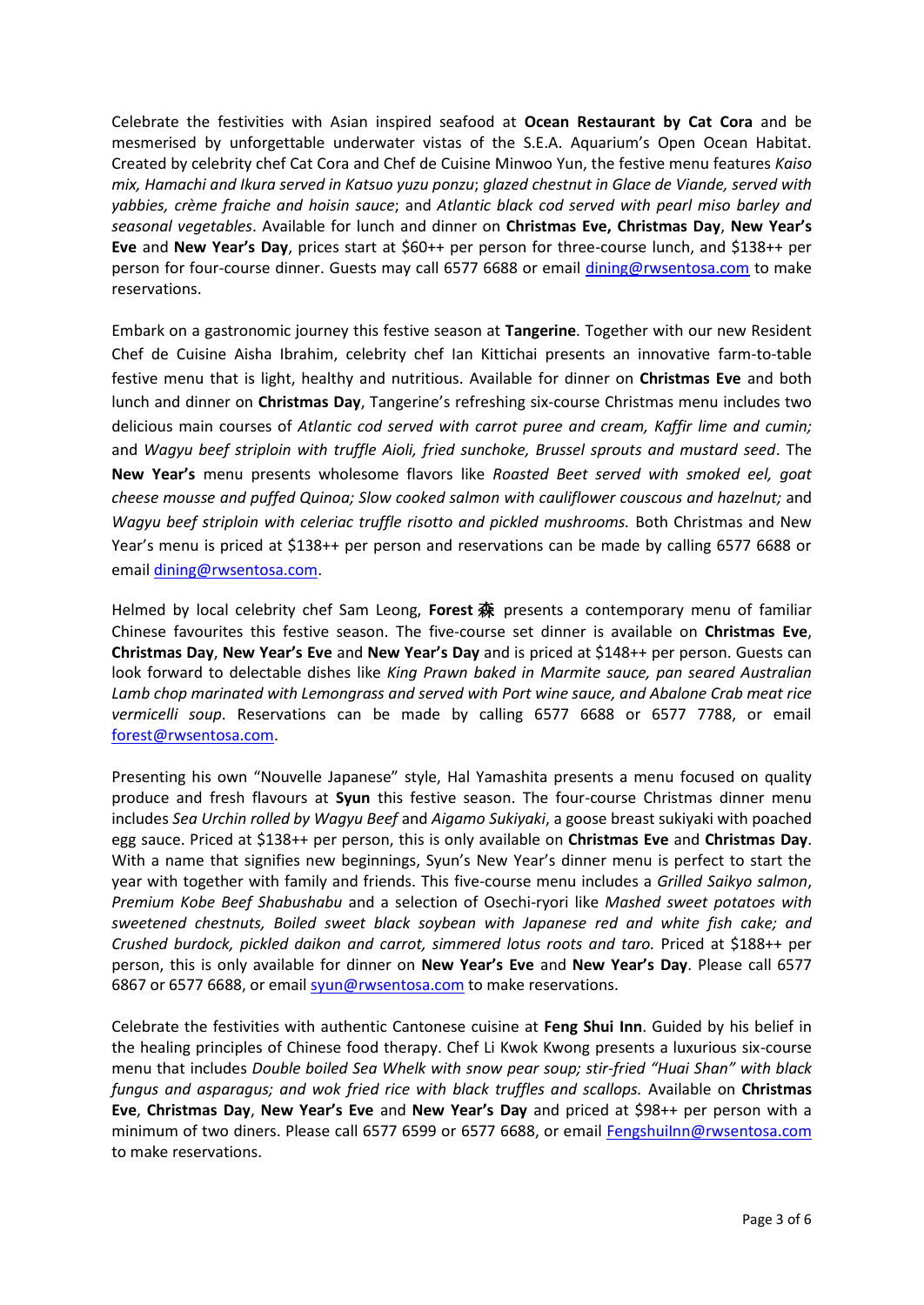Get a taste of all the great flavours the festive season has to offer at **Sessions**. From festive roasts like *Slow baked lamb rack* and *Honey baked ham with apple sauce*, to Singapore signatures like *Sessions Chilli crab* and *Sessions Black Pepper Crab*; and *Beef Rib Eye* and *Cajun Grilled Salmon* right off the Louisana Grill, you'll be spoilt for choice. End the feast with Executive Pastry Chef, Kenny Kong's sweet creations. **Brunch** on **Christmas Day, New Year's Eve** and **New Year's Day** and is priced at \$98++ for adults or \$168++ with alcohol, and \$48++ for children. **Buffet Dinner** on **Christmas Day, New Year's Eve** and **New Year's Day** is priced at \$88++ for adults and \$48++ for children. Please call 6577 6567 or 6577 6688, or email [sessions@rwsentosa.com](mailto:sessions@rwsentosa.com) to make reservations.

## **Luxurious festive takeaways**



Handcrafted by chief pastry chef Antonio Benites, the *La Bûche de Noël* (\$120+ for 500g) is a traditional Christmas log featuring *Feijoa Lightness, Strawberry Banana Jelly and Brittany Shortbread*. This exquisite log cake is available only at **Joël Robuchon Patisserie**  for pre-orders from 7 to 22 December. Please call 6577 7888 or email [Robuchon@rwsentosa.com](mailto:Robuchon@rwsentosa.com)

*RWS Celebrity Festive Ornament Cakes* (\$82+ per box) is a collection of five delicious mini-cakes designed and created by **award winning RWS Executive Pastry Chef Kenny Kong**. Shaped like delicate Christmas ornaments, each of the five mini-cakes embody the distinct style of the five celebrity chef restaurants – Osia Steak and Seafood Grill (*Vanilla macadamia, red fruits nougat, strawberry crisps, red velvet biscuit*), Fratelli (*Amarena wild cherry, tutti frutti cream, baked Italian meringue*), Forest森(*Ginger chocolate, bitter almonds, Osmanthus mango jelly)*, Ocean Restaurant

by Cat Cora (*Milk chocolate supreme, sea salt caramel, peanut crunch*) and Syun (*Bavarois, matcha biscuit, Sakura Truffle, Kumquat confit*).

New this year are three delicious sweet treats created by Chef Kenny Kong – *Festive Asian Fruit Cake*, *Buche de Noel glass dessert* and *Homemade Festive Madeleine*. The *Festive Asian Fruit Cake*  (\$55+ for 1kg) is Chef Kenny Kong's take on the traditional Christmas treat. This aromatic *Gula Melaka* butter cake is filled with Asian chestnuts, dried mango, candied pineapple, ginger, melon seeds and cashews, redefining the old-fashioned fruit loaf in imaginative ways. The *Buche de Noel glass dessert* (\$12+) is a twist to the classic log cake. Served in a glass jar, this dessert is sure to delight at Christmas parties. With hints of rose raspberry and pistachio lemon, the *Homemade*  **Festive Madeleine** (\$15+) in hues of red and green is both festive and delicious. Pre-order from 1 to 27 December via tel: 6577 6567 or email[: sessions@rwsentosa.com](mailto:sessions@rwsentosa.com)

- End -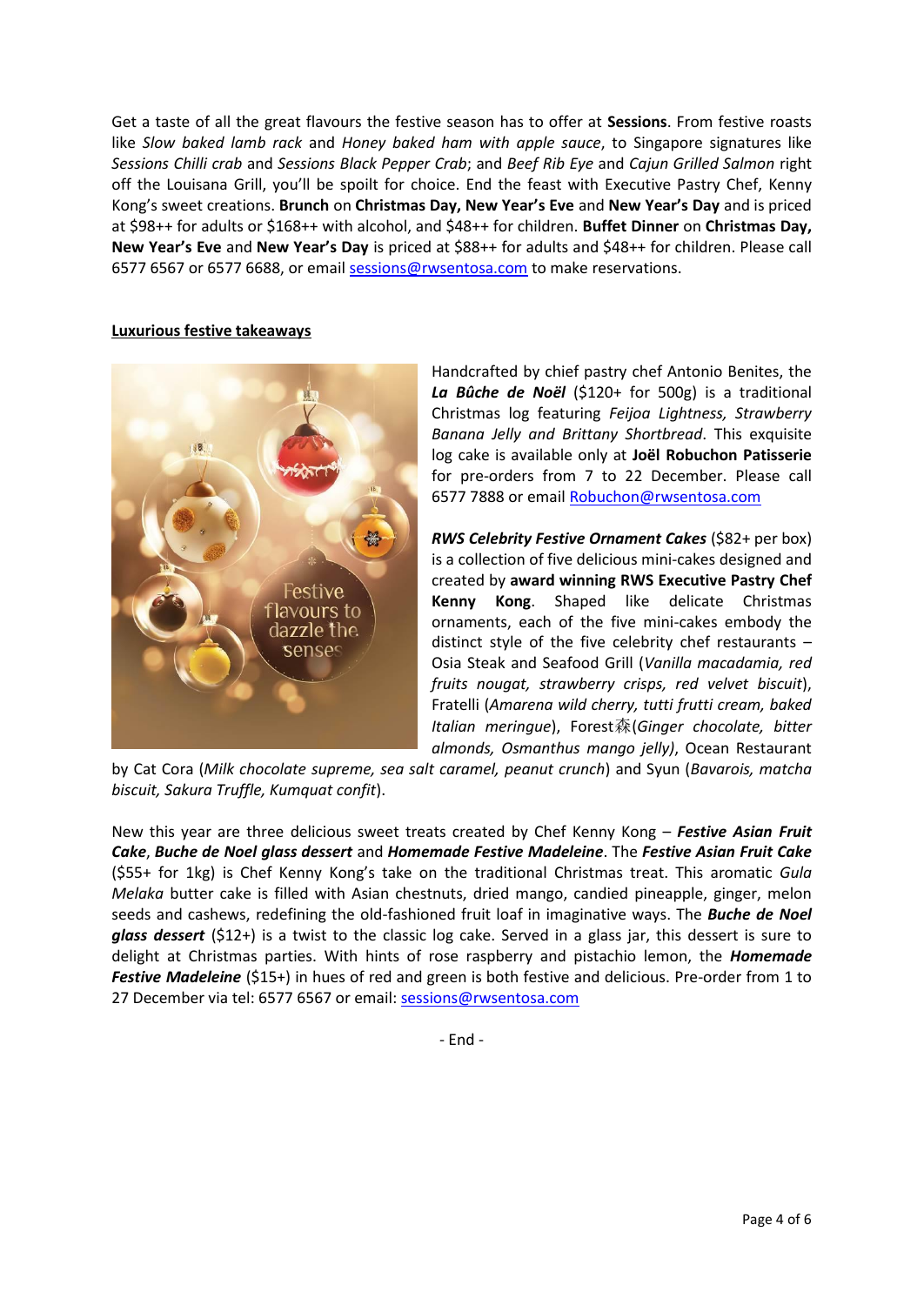#### **ABOUT RESORTS WORLD SENTOSA**

Resorts World Sentosa (RWS), Asia's premium lifestyle destination resort, is located on Singapore's resort island of Sentosa. Spanning 49 hectares, RWS is home to four world-class attractions including Universal Studios Singapore, S.E.A. Aquarium, Dolphin Island and Adventure Cove Waterpark. Other attractions include the Asian flagship of a world-renowned destination spa, a casino, six unique hotels and the Resorts World Convention Centre. With the most number of Michelin stars in one destination, RWS offers award-winning dining experiences at renowned celebrity chef restaurants, establishing itself as a key player in Singapore's vibrant and diverse dining scene. The integrated resort also offers world-class entertainment, from original resident productions to concerts and public shows such as the Crane Dance and the Lake of Dreams. RWS has been named "Best Integrated Resort" since 2011 for seven consecutive years at the TTG Travel Awards which recognises the best of Asia-Pacific's travel industry.

RWS is wholly owned by Genting Singapore, a company of the Genting Group. For more information, please visi[t www.rwsentosa.com.](http://www.rwsentosa.com/)

**1 / ResortsWorldatSentosa & CO**rwsentosa #RWSDining

#### **MEDIA CONTACTS**

## **Resorts World Sentosa** Felicia Boey Tel: + 65 6577 9755 Email: [Felicia.boey@rwsentosa.com](mailto:Felicia.boey@rwsentosa.com)

**Ogilvy Public Relations (for Resorts World Sentosa)** Tarin Teo Tel: +65 6551 5246 Email[: tarin.teo@ogilvy.com](mailto:tarin.teo@ogilvy.com)

 $\mathbf{G}$